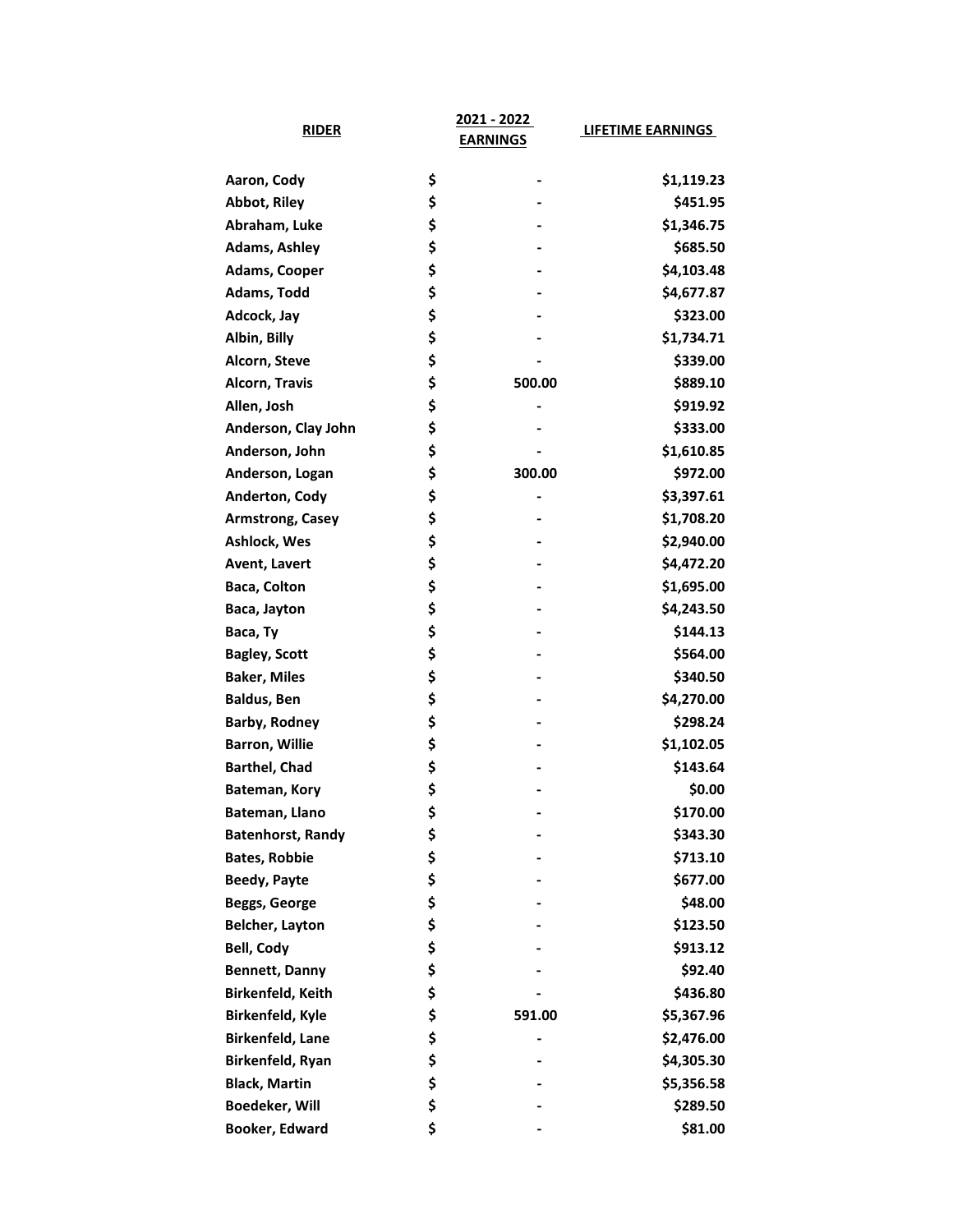| <b>Boseman, Stuart</b>   | \$             | \$152.77   |
|--------------------------|----------------|------------|
| Bounds, E. Paul          | \$             | \$549.50   |
| <b>Bowen, Candice</b>    | \$             | \$240.00   |
| Bowman, Brandon          | \$             | \$0.00     |
| <b>Bradley, Ray</b>      | \$             | \$804.30   |
| Bradshawy, John          | \$             | \$248.00   |
| Braker, Chad             | \$             | \$4,265.75 |
| <b>Brandon, Clifton</b>  | \$             | \$1,015.61 |
| Brandon, Kye             | \$             | \$2,427.43 |
| <b>Brandon, Tanya</b>    | \$             | \$352.00   |
| <b>Brewer, Joe</b>       | \$             | \$75.00    |
| Bricker, Ed              | \$             | \$671.10   |
| <b>Bricker, Gracie</b>   | \$<br>6,077.30 | \$6,077.30 |
| <b>Broussard, Gordy</b>  | \$             | \$500.00   |
| Brown, Brandon           | \$             | \$100.00   |
| Brown, Jeb               | \$             | \$1,779.80 |
| Brown, Landon            | \$             | \$5,571.00 |
| Brown, Lanham            | \$<br>1,905.54 | \$4,351.04 |
| <b>Brown, Myles</b>      | \$             | \$892.50   |
| Brown, RA                | \$<br>1,320.00 | \$1,320.00 |
| Brown, Rob A.            | \$             | \$264.60   |
| Brown, Todd              | \$             | \$132.75   |
| Brown, Ty                | \$             | \$3,584.06 |
| Brownlee, Ky             | \$             | \$2,007.00 |
| Buchanan, Kameron        | \$             | \$3,689.10 |
| <b>Bukowski, Garrett</b> | \$             | \$126.00   |
| <b>Bukowski, Mark</b>    | \$             | \$652.75   |
| <b>Bull, Burt</b>        | \$             | \$236.00   |
| <b>Burkes, Skee</b>      | \$             | \$198.00   |
| <b>Burnett, Kolton</b>   | \$             | \$1,123.00 |
| <b>Burnett, Tommy</b>    | \$             | \$2,723.00 |
| <b>Burns, Cole</b>       | \$             | \$134.55   |
| <b>Burson, Dusty</b>     | \$             | \$9,934.50 |
| <b>Burson, True</b>      | \$             | \$9,973.00 |
| <b>Burson, Zack</b>      | \$             | \$2,132.20 |
| Butler, Jeff             | \$             | \$150.00   |
| <b>Butler, Pat</b>       | \$             | \$856.50   |
| <b>Butler, Tom</b>       | \$             | \$840.90   |
| <b>Bylik, Dwight</b>     | \$             | \$90.00    |
| Campbell, Chance         | \$             | \$275.00   |
| Camron, Cole             | \$<br>128.00   | \$128.00   |
| Cantrell, Bill           | \$             | \$135.00   |
| Carlton, Quincy          | \$             | \$3,816.00 |
| Carr, Alan               | \$             | \$150.00   |
| Carr, Craig              | \$             | \$2,899.07 |
| Carr, Kay                | \$             | \$205.50   |
| Carson, Casey            | \$             | \$93.70    |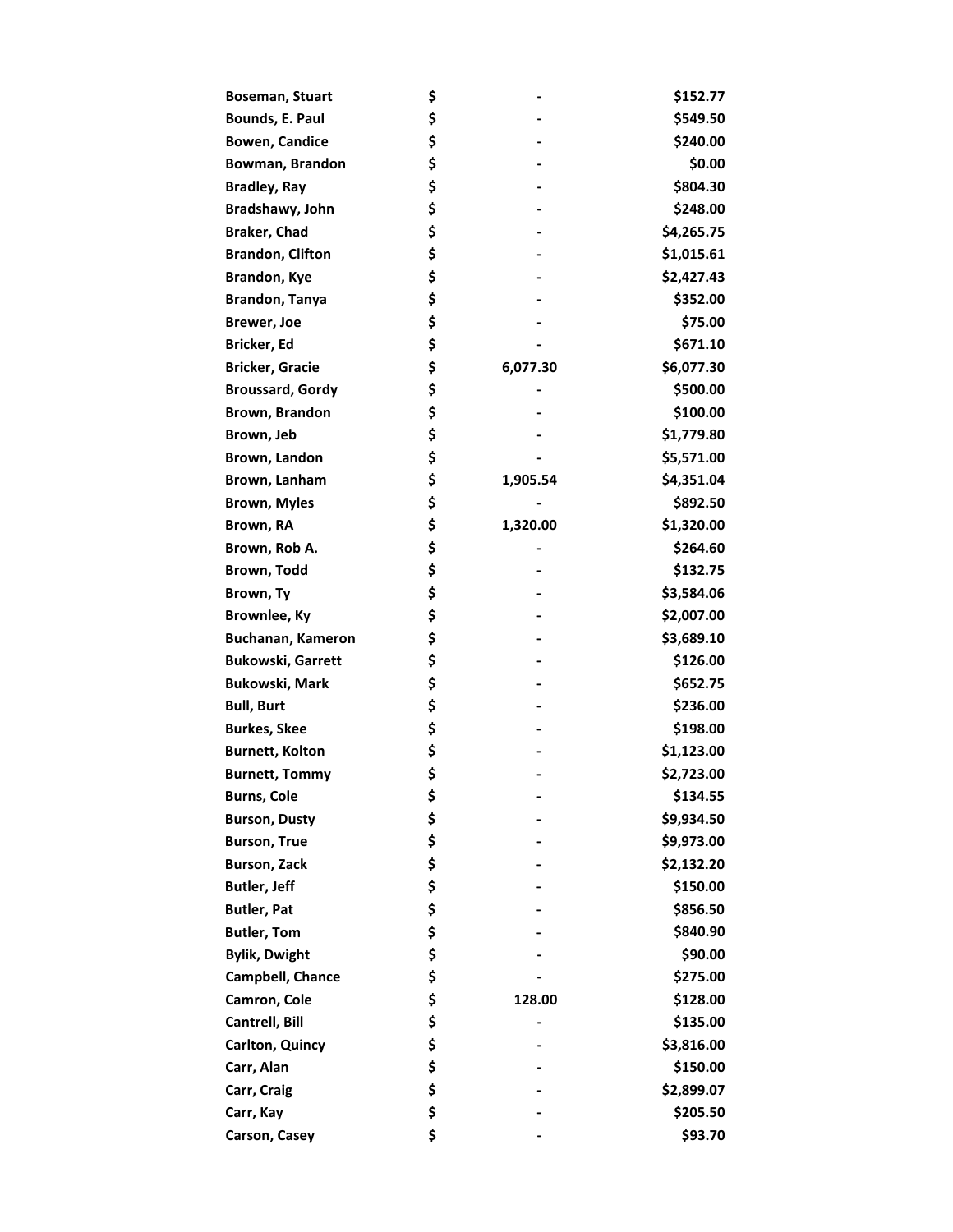| <b>Chambers, Jimmy</b>  | \$           | \$52.50    |
|-------------------------|--------------|------------|
| <b>Chambers, Ty</b>     | \$           | \$893.20   |
| Chapman, Caleb          | \$           | \$0.00     |
| Chapman, Jesse          | \$           | \$376.00   |
| <b>Chartier, Brett</b>  | \$           | \$79.80    |
| Chase, Seth             | \$           | \$298.00   |
| <b>Childress, Brad</b>  | \$           | \$205.50   |
| Christiansen, Gordon    | \$           | \$403.55   |
| Clark, Brady            | \$           | \$803.00   |
| Clark, Bryan            | \$           | \$1,045.50 |
| Clark, Casey            | \$           | \$1,570.45 |
| Clark, Justin           | \$           | \$37.50    |
| Clark, Marianne         | \$           | \$240.00   |
| Clark, Monte            | \$           | \$37.50    |
| <b>Clark, Russell</b>   | \$           | \$104.15   |
| Clark, Casey            | \$           | \$215.81   |
| Clower, Barry           | \$           | \$213.94   |
| Cochran, Cody           | \$           | \$293.55   |
| Cogdell, Blaze          | \$           | \$4,428.75 |
| Cogdell, Cooper         | \$           | \$3,602.10 |
| Cogdell, Dick           | \$           | \$370.50   |
| Cole, Jennifer          | \$           | \$100.00   |
| <b>Collier, Greg</b>    | \$           | \$1,585.58 |
| Collins, Ken            | \$           | \$61.75    |
| Coody, J. R.            | \$           | \$195.30   |
| Cook, Jim               | \$           | \$69.83    |
| Cooper, Garrett         | \$<br>270.00 | \$3,000.00 |
| Corrales, Ephrain       | \$           | \$302.57   |
| <b>Corrales, Eugene</b> | \$           | \$318.82   |
| Cowart, Clay            | \$           | \$551.00   |
| Cowart, Clint           | \$           | \$77.50    |
| Cox, Charlie            | \$           | \$147.45   |
| Cox, Heath              | \$<br>232.60 | \$1,369.60 |
| Crabtree, Bo            | \$           | \$507.00   |
| Craig, Chris            | \$           | \$99.00    |
| Cranson, Daniel         | \$           | \$224.00   |
| Cranson, Kiowa          | \$           | \$709.00   |
| Croft, Stephanie        | \$           | \$0.00     |
| Crumpler, Dillon        | \$           | \$112.00   |
| Crutchfield, William    | \$           | \$261.00   |
| Cude, Ryder             | \$           | \$192.00   |
| Daniel, Ashley          | \$           | \$897.25   |
| Daniel, Colton          | \$           | \$5,363.50 |
| Daniel, Jerry Bob       | \$           | \$1,686.66 |
| Daniel, Marty           | \$           | \$833.50   |
| Daniel, Zane            | \$           | \$1,770.50 |
| Daniels, Jerry Bob      | \$           | \$99.50    |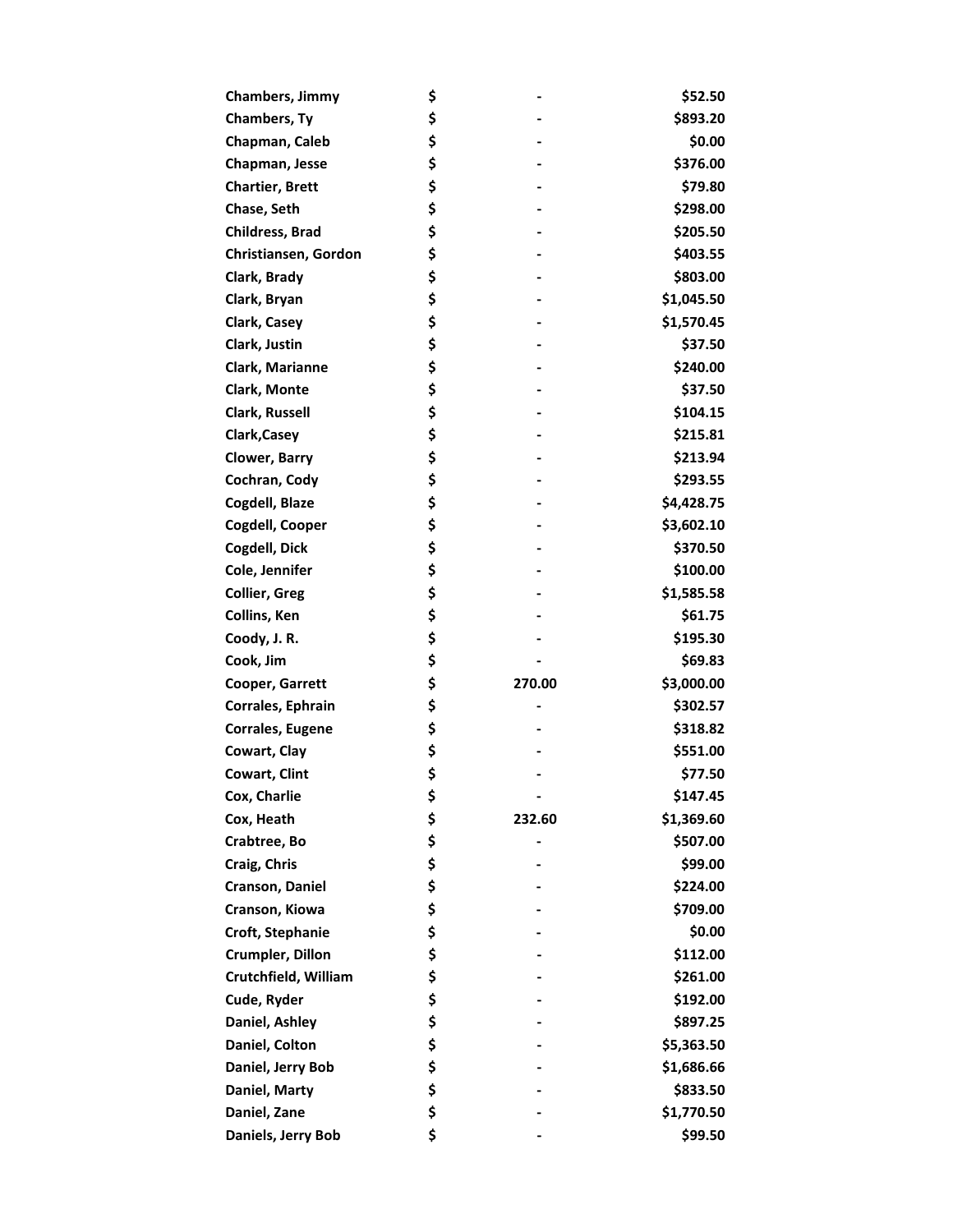| Daugherty, Asa         | \$             | \$4,079.50 |
|------------------------|----------------|------------|
| Daugherty, Caleb       | \$             | \$180.00   |
| Davis, Bret            | \$<br>210.00   | \$210.00   |
| Davis, Chad            | \$             | \$113.75   |
| Davis, Sam             | \$             | \$881.00   |
| Davis, Waylon          | \$<br>6,020.98 | \$7,531.18 |
| Davis, Zane            | \$             | \$726.40   |
| Day, Shane             | \$             | \$89.35    |
| Dees, Jakob            | \$             | \$4,720.00 |
| Denell, Heath          | \$             | \$160.00   |
| Devoll, Rod            | \$             | \$35.00    |
| Dewbre, Brandon        | \$             | \$153.00   |
| <b>Dewitt, Miles</b>   | \$             | \$522.50   |
| Dolan, Mike            | \$             | \$2,902.50 |
| Donley, Bill           | \$             | \$452.68   |
| Donley, Clint          | \$             | \$635.78   |
| Donohue, Casey         | \$             | \$296.71   |
| Dorman, Darby          | \$             | \$4,600.90 |
| Dove, Sam              | \$             | \$740.40   |
| Doyle, Mike            | \$             | \$706.66   |
| Dubois, Jody           | \$             | \$360.00   |
| Dunagan, Jimbo         | \$             | \$751.00   |
| Duncan, Gatlin         | \$             | \$9,454.33 |
| Dunkel, Doug           | \$             | \$681.50   |
| Dunn, Nancy            | \$             | \$42.00    |
| Dunn, Tyler            | \$<br>102.00   | \$102.00   |
| Durrett, Romni         | \$             | \$226.80   |
| DuVall, Trail          | \$             | \$190.00   |
| East, John             | \$             | \$636.20   |
| Easter, Ronnie         | \$             | \$1,798.80 |
| <b>Eddy, Dustin</b>    | \$             | \$365.00   |
| Eichelberger, Jess     | \$             | \$663.00   |
| Eicke, Jason           | \$             | \$172.50   |
| Elam, Henry            | \$             | \$577.40   |
| Elam, Herman           | \$             | \$2,828.05 |
| <b>Elliott, Clay</b>   | \$             | \$200.00   |
| Elliott, JoAnna        | \$             | \$210.00   |
| <b>Elliott, Lottie</b> | \$             | \$0.00     |
| Ellis, Colt            | \$             | \$364.50   |
| Ellis, Jeff            | \$             | \$925.38   |
| <b>Ellis, Steve</b>    | \$             | \$80.00    |
| Elwood, Danny          | \$             | \$372.40   |
| Ely, Leon              | \$             | \$216.00   |
| <b>England, Luke</b>   | \$             | \$1,062.00 |
| Englert, Becky(permit) | \$             | \$68.00    |
| Erriccson, Ross        | \$             | \$94.50    |
| Fanning, J. P.         | \$             | \$105.00   |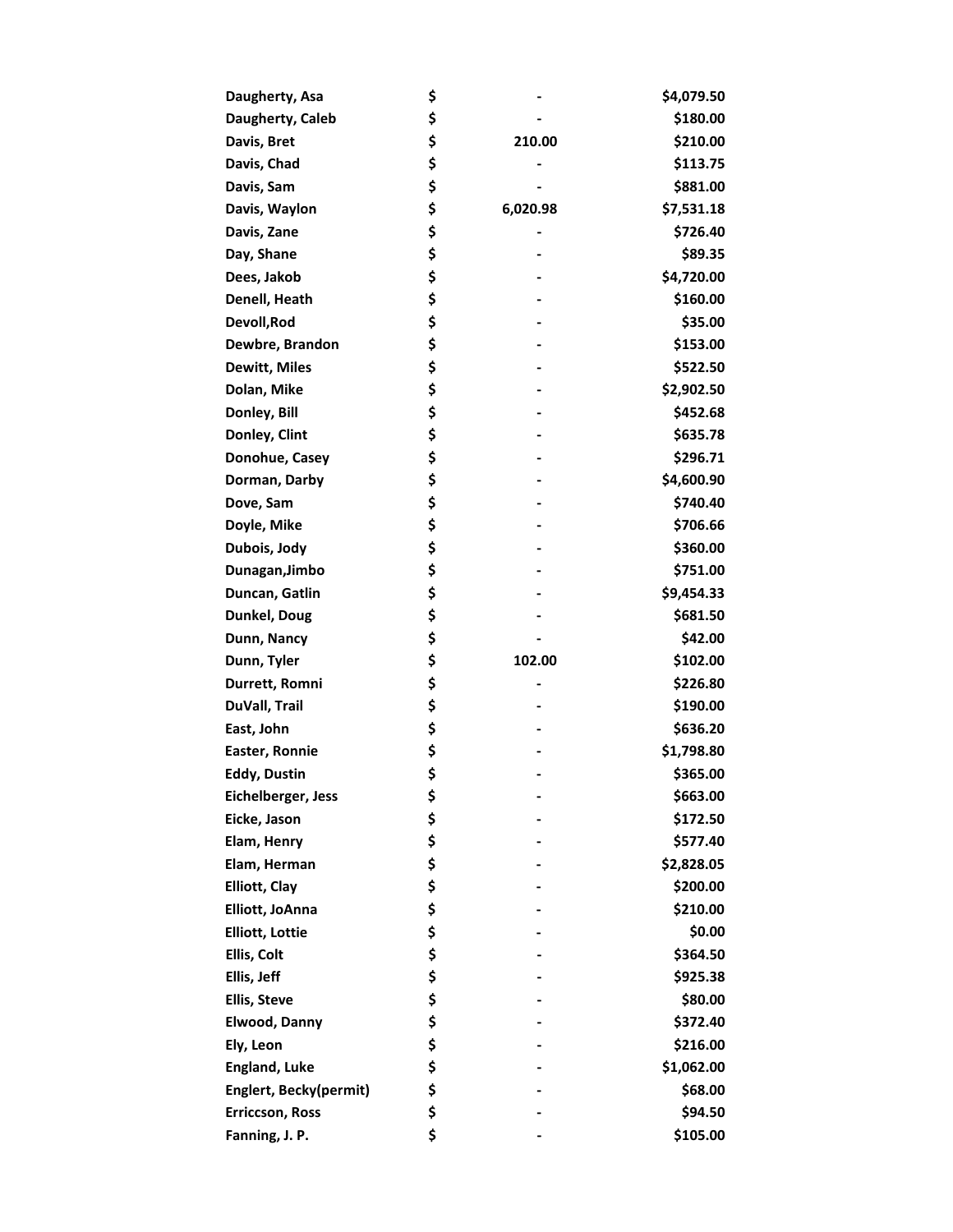| Farley, Wes             | \$             | \$185.25    |
|-------------------------|----------------|-------------|
| Ferguson, Ricky         | \$             | \$72.00     |
| Ferguson, Ty            | \$<br>204.00   | \$244.00    |
| <b>Finck, Derek</b>     | \$             | \$807.50    |
| <b>Fitgerald, Matt</b>  | \$             | \$82.50     |
| <b>Flaherty, Troy</b>   | \$             | \$636.45    |
| <b>Flitner, Greg</b>    | \$             | \$131.10    |
| Forst, Robert           | \$<br>1,915.22 | \$6,834.14  |
| Forst, Terry            | \$             | \$197.60    |
| Fortenberry, Judy       | \$             | \$433.42    |
| Foster, Cliff           | \$             | \$335.50    |
| Foust, Rex              | \$             | \$520.00    |
| Frank, Ron              | \$             | \$76.38     |
| Frascht, Shannon        | \$             | \$1,470.57  |
| <b>Frierson, Buster</b> | \$             | \$1,847.50  |
| <b>Furlong, Clay</b>    | \$             | \$376.00    |
| Furlong, Logan          | \$             | \$173.92    |
| <b>Furlong, Rick</b>    | \$             | \$110.50    |
| Fuston, Kye             | \$             | \$3,367.00  |
| Garcia, Bubba           | \$<br>1,360.00 | \$1,576.00  |
| Garcia, Raul            | \$             | \$560.75    |
| Garrett, Kim            | \$             | \$0.00      |
| Garrison, Kelly         | \$             | \$556.00    |
| Gass, Quentin           | \$             | \$4,481.00  |
| Gesell, Gerry           | \$             | \$81.00     |
| Gholson, James          | \$             | \$12,665.02 |
| Giers, Selena           | \$             | \$0.00      |
| Goetz, Greg             | \$             | \$487.50    |
| <b>Gonzales, Ronnie</b> | \$             | \$157.69    |
| Good, T. J.             | \$             | \$795.01    |
| Good, Tell              | \$<br>1,488.42 | \$5,330.04  |
| <b>Gordy Broussard</b>  | \$             | \$240.00    |
| Gray, Bill              | \$             | \$729.21    |
| Gray, Jeff              | \$             | \$45.00     |
| Greeson, Parke          | \$             | \$8,205.25  |
| <b>Greg Flitner</b>     | \$             | \$39.90     |
| Grieves, Chuck          | \$             | \$342.00    |
| Grohman, Trent          | \$<br>500.00   | \$500.00    |
| Guerrero, Gilbert       | \$             | \$1,301.00  |
| Gugelmeyer, Jeremy      | \$             | \$510.00    |
| Gursky, Kevin           | \$             | \$99.75     |
| Hackleman, Mark         | \$             | \$140.00    |
| <b>Haggard, Trinity</b> | \$             | \$4,666.00  |
| Hale, Billy             | \$             | \$1,280.00  |
| Hale, Les               | \$             | \$177.00    |
| Hall, Cliff             | \$             | \$203.82    |
| Hall, Tony              | \$             | \$704.90    |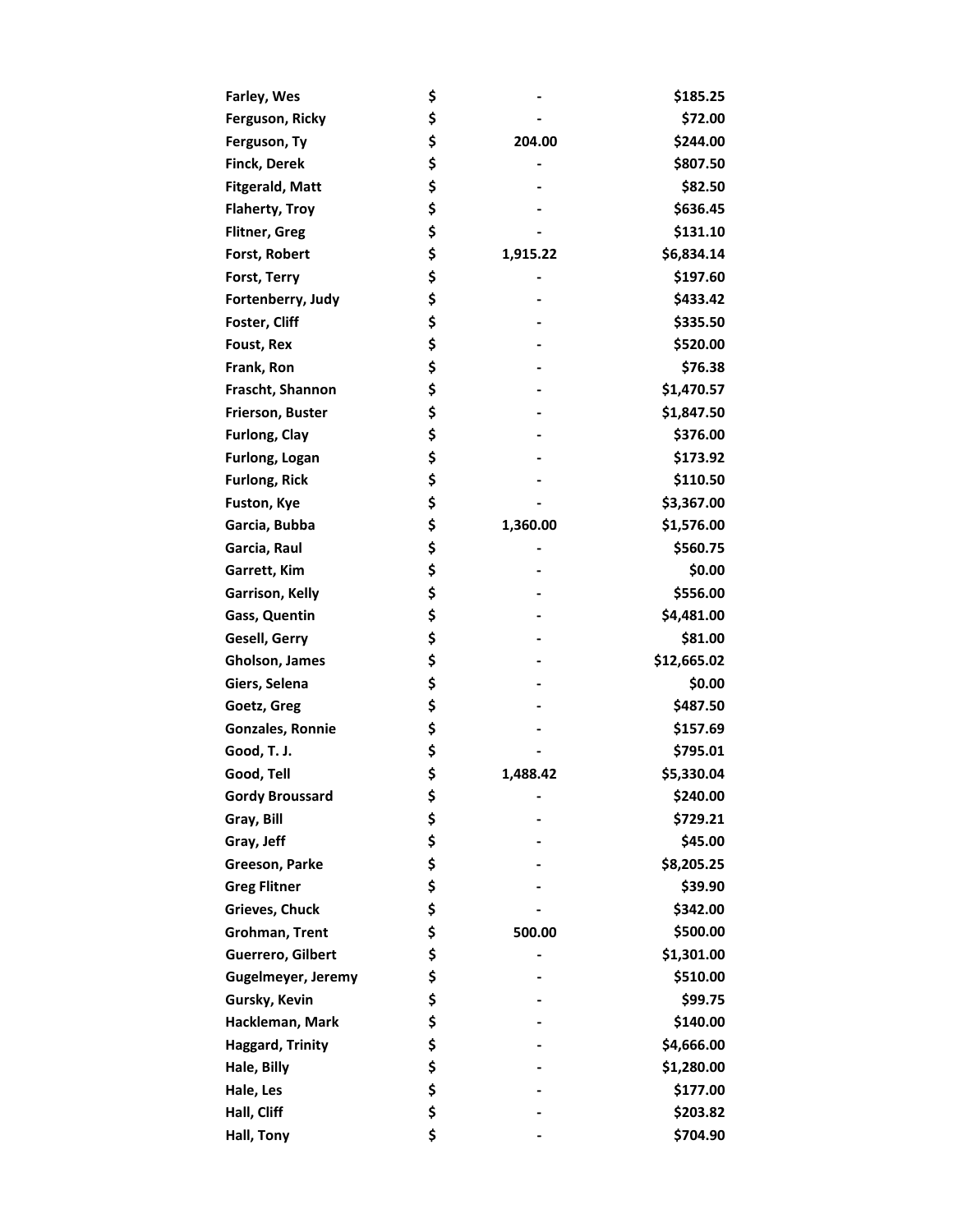| Hall, Whitney         | \$<br>861.00 | \$5,731.28  |
|-----------------------|--------------|-------------|
| Halsell, Josh         | \$           | \$6,015.50  |
| Halverson, Bailey     | \$           | \$210.00    |
| Hamar, Mitchell       | \$           | \$760.00    |
| Hammack, Chris        | \$           | \$370.00    |
| <b>Hampton, Tracy</b> | \$           | \$0.00      |
| Haneline, Bobby Jr    | \$           | \$315.00    |
| Hargrove, Stefani     | \$           | \$182.25    |
| Hart, Lee             | \$           | \$119.70    |
| Hatfield, Reggie      | \$           | \$285.00    |
| Haverty, Zane         | \$           | \$761.75    |
| Hawthorne, John       | \$           | \$870.00    |
| Haythorn, Craig       | \$           | \$6,367.25  |
| Haythorn, Sage        | \$           | \$4,401.10  |
| Heaphy, Hayden        | \$           | \$59.87     |
| Heaton, Derek         | \$           | \$2,470.50  |
| Heaton, Jeff          | \$           | \$2,584.63  |
| <b>Hebbert, Gary</b>  | \$           | \$78.30     |
| Heck, Cody            | \$           | \$2,808.95  |
| Hemphill, Charlie     | \$           | \$256.50    |
| Hengstler, Larry      | \$           | \$1,468.00  |
| Herbst, John Jr.      | \$           | \$115.00    |
| Heritage, Jake        | \$           | \$200.00    |
| Heritage, Kenneth     | \$           | \$127.50    |
| Hershberger, Jon      | \$           | \$971.50    |
| Hershberger, Wyatt    | \$           | \$140.00    |
| Hickman, Branda       | \$           | \$0.00      |
| Hickman, Craig        | \$           | \$50.00     |
| Hidalgo, Casey        | \$           | \$60.00     |
| Highsmith, Grant      | \$           | \$185.00    |
| <b>Hill, Dwight</b>   | \$           | \$296.40    |
| Hodge, Robert         | \$           | \$225.00    |
| Hodges, Glenn         | \$           | \$956.00    |
| Hollar, Monte         | \$           | \$8,772.12  |
| <b>Holmes, Missy</b>  | \$           | \$651.75    |
| Holmes, Morgan        | \$           | \$2,444.00  |
| Horne, Lanham         | \$           | \$1,918.50  |
| Horner, Carson        | \$           | \$6,476.75  |
| Housler, Wes          | \$           | \$14,707.96 |
| Hubbard, Kris         | \$           | \$1,631.20  |
| Hudson, Andy          | \$           | \$53.20     |
| Huebiner, Chase       | \$           | \$162.00    |
| Humphreys, Jimbo      | \$           | \$4,167.10  |
| Hunt, Colby           | \$           | \$225.00    |
| Hurst, Becky          | \$           | \$70.00     |
| Hurt, Jay             | \$           | \$59.00     |
| Irish, Holly          | \$<br>458.80 | \$458.80    |
|                       |              |             |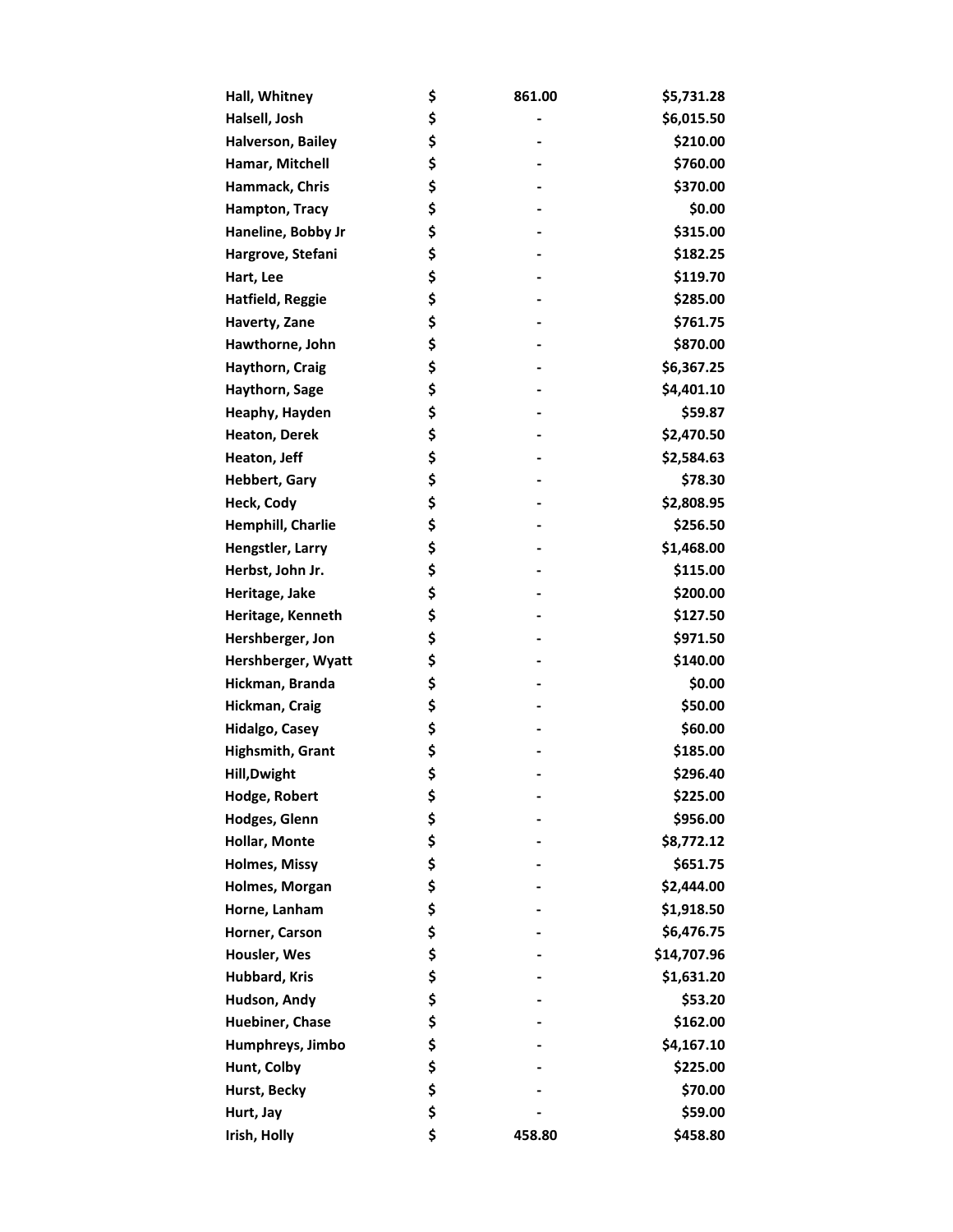| Iwersen, Lizzie  | \$             | \$1,094.00  |
|------------------|----------------|-------------|
| Jackson, Clay    | \$             | \$22.50     |
| Jackson, Clint   | \$             | \$525.00    |
| Jackson, Colten  | \$             | \$2,902.10  |
| Jackson, Jay     | \$             | \$339.00    |
| Jacobs, Rob      | \$             | \$436.30    |
| James, Chad      | \$             | \$112.50    |
| Jarosz, Ken      | \$             | \$6,240.62  |
| Jarosz, Paden    | \$<br>451.20   | \$1,025.20  |
| Jenkins, Allen   | \$             | \$0.00      |
| Jenson, John     | \$             | \$46.50     |
| Jenson, Les      | \$             | \$183.20    |
| Johnson, Bill    | \$             | \$858.95    |
| Johnson, Clay    | \$             | \$413.50    |
| Johnson, Clint   | \$<br>192.00   | \$257.00    |
| Johnson, Cullin  | \$             | \$259.00    |
| Johnson, Jared   | \$             | \$190.00    |
| Johnson, Justin  | \$             | \$5,185.75  |
| Johnson, Riggin  | \$             | \$945.00    |
| Jolly, Jesse     | \$             | \$265.00    |
| Jones, Andy Paul | \$             | \$1,774.00  |
| Jones, Bob       | \$             | \$144.50    |
| Jones, Casey     | \$             | \$402.80    |
| Jones, Clint     | \$<br>968.00   | \$4,816.57  |
| Jones, Cutter    | \$             | \$0.00      |
| Jones, Levi      | \$<br>153.00   | \$153.00    |
| Jones, Monte     | \$             | \$17,377.95 |
| Jones, Shawn     | \$             | \$330.00    |
| Jones, Stoney    | \$             | \$5,091.29  |
| Jones, Tyler     | \$             | \$66.50     |
| Kent, Holly      | \$             | \$1,382.00  |
| Kent, Shawn      | \$             | \$285.00    |
| Keuhler, Seth    | \$             | \$66.00     |
| Kimball, Ben     | \$             | \$160.00    |
| King, Kaleigh    | \$             | \$690.00    |
| King, Mary       | \$<br>88.00    | \$3,769.70  |
| King, Shane      | \$             | \$128.00    |
| Kingston, Jim    | \$             | \$0.00      |
| Kline, Clint     | \$             | \$100.00    |
| Knight, Randy    | \$             | \$3,711.50  |
| Knotwell, Konnar | \$             | \$0.00      |
| Knotwell, Try    | \$             | \$175.00    |
| Koch, Matt       | \$             | \$4,067.85  |
| Koontz, Leah     | \$<br>300.80   | \$1,928.00  |
| Koontz, Orren    | \$<br>3,089.93 | \$12,524.19 |
| Koontz, Vondell  | \$             | \$74.00     |
| Kuehler, Seth    | \$             | \$968.00    |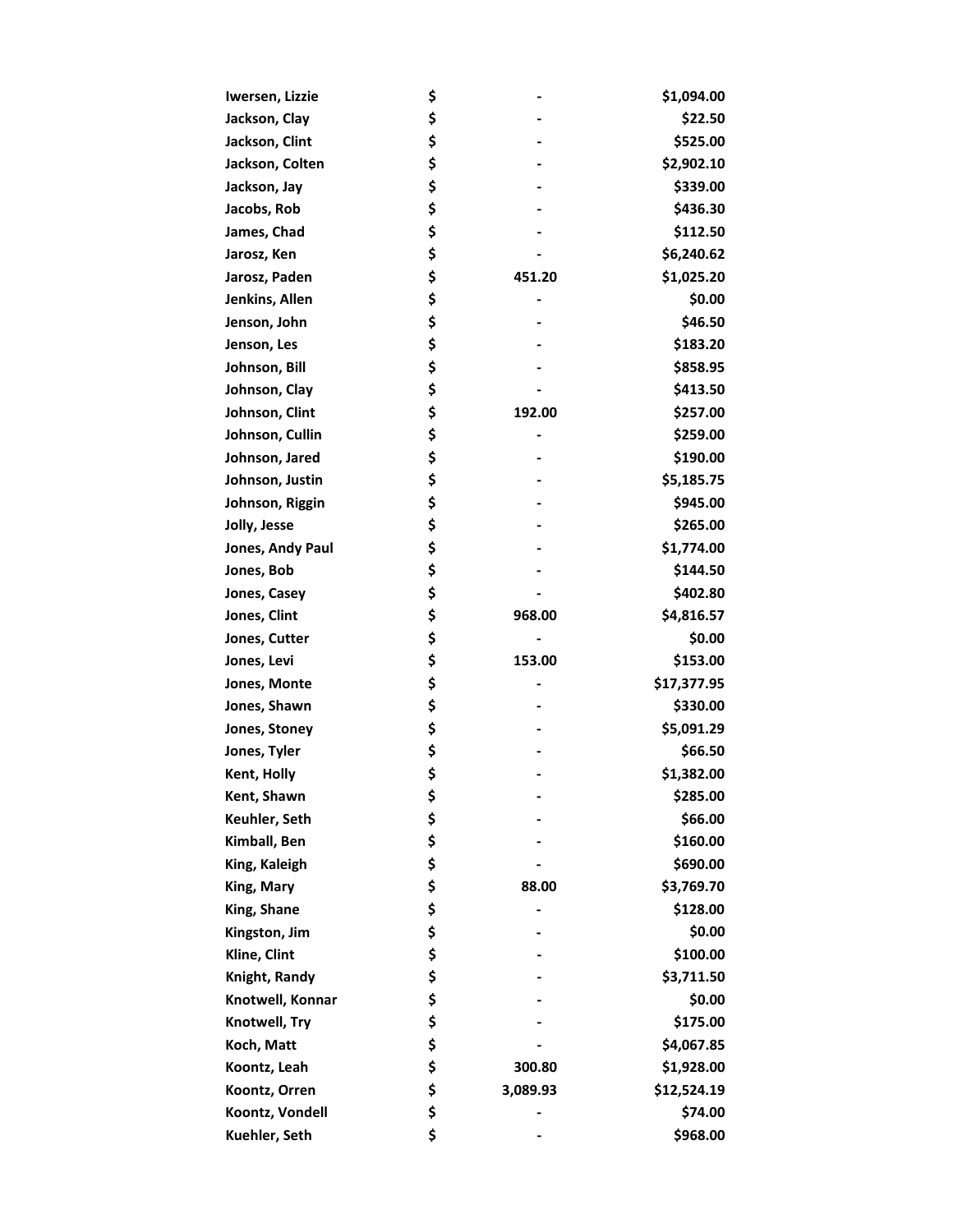| Kuhn, Kerry           | \$             | \$461.80    |
|-----------------------|----------------|-------------|
| Kuhn, Missy           | \$             | \$288.00    |
| Lackey, Linda         | \$             | \$199.50    |
| Lamb, Billy           | \$             | \$6,005.20  |
| Lamb, Hegan           | \$             | \$4,459.80  |
| Lamb, Shanna          | \$             | \$224.00    |
| Lamb, Tina            | \$             | \$3,831.87  |
| Lamon, Lyn            | \$             | \$791.00    |
| Lane, Colin           | \$             | \$216.60    |
| Lane, Dywon           | \$             | \$340.23    |
| Lane, Ron             | \$             | \$240.00    |
| Langendoerfer, Hannah | \$             | \$235.65    |
| Larramore, Jim        | \$             | \$142.00    |
| Lawrence, Chris       | \$             | \$1,580.38  |
| Leathers, Cotton      | \$             | \$1,369.75  |
| Leathers, Joe         | \$             | \$5,646.89  |
| Lee, Ben              | \$             | \$2,857.50  |
| Leeper, Andrew        | \$<br>456.40   | \$626.40    |
| Leithead, Alva        | \$             | \$116.38    |
| Lemond, JoJo          | \$             | \$400.00    |
| Lemons, Jake          | \$             | \$2,320.50  |
| Lewis, Bobby          | \$             | \$781.25    |
| Lewis, Carroll Jack   | \$             | \$2,781.10  |
| Lewis, Cayce Jo       | \$             | \$2,146.25  |
| Lewis, Clint          | \$             | \$4,203.70  |
| Lewis, Kyle           | \$<br>843.54   | \$5,845.14  |
| Lewis, Leon           | \$             | \$3,232.25  |
| Lewis, Rick           | \$             | \$197.75    |
| Lewis, Scott          | \$             | \$505.50    |
| Lewis, Spicer         | \$             | \$144.00    |
| Lewis, Steve          | \$             | \$3,693.25  |
| Lindley, Frank        | \$             | \$698.00    |
| Lindsey, Kim          | \$             | \$5,008.39  |
| Lindsey, Zinn         | \$             | \$8,414.50  |
| Littlefield, Chris    | \$             | \$10,865.65 |
| Livingston, J.R.      | \$             | \$3,422.50  |
| Livingston, Lane      | \$             | \$2,635.25  |
| Lockhart, Bo          | \$             | \$156.23    |
| Lockhart, Roy         | \$             | \$528.75    |
| Long, J.D.            | \$             | \$1,240.65  |
| Long, Marshall        | \$             | \$1,838.90  |
| Long, Scott           | \$             | \$1,509.50  |
| Long, Zach            | \$<br>253.00   | \$368.00    |
| Lorenz, Will          | \$<br>1,029.00 | \$1,600.00  |
| Lowrey, London        | \$<br>923.00   | \$923.00    |
| Lynch, Clint          | \$             | \$103.78    |
| Maeder, John          | \$             | \$1,769.10  |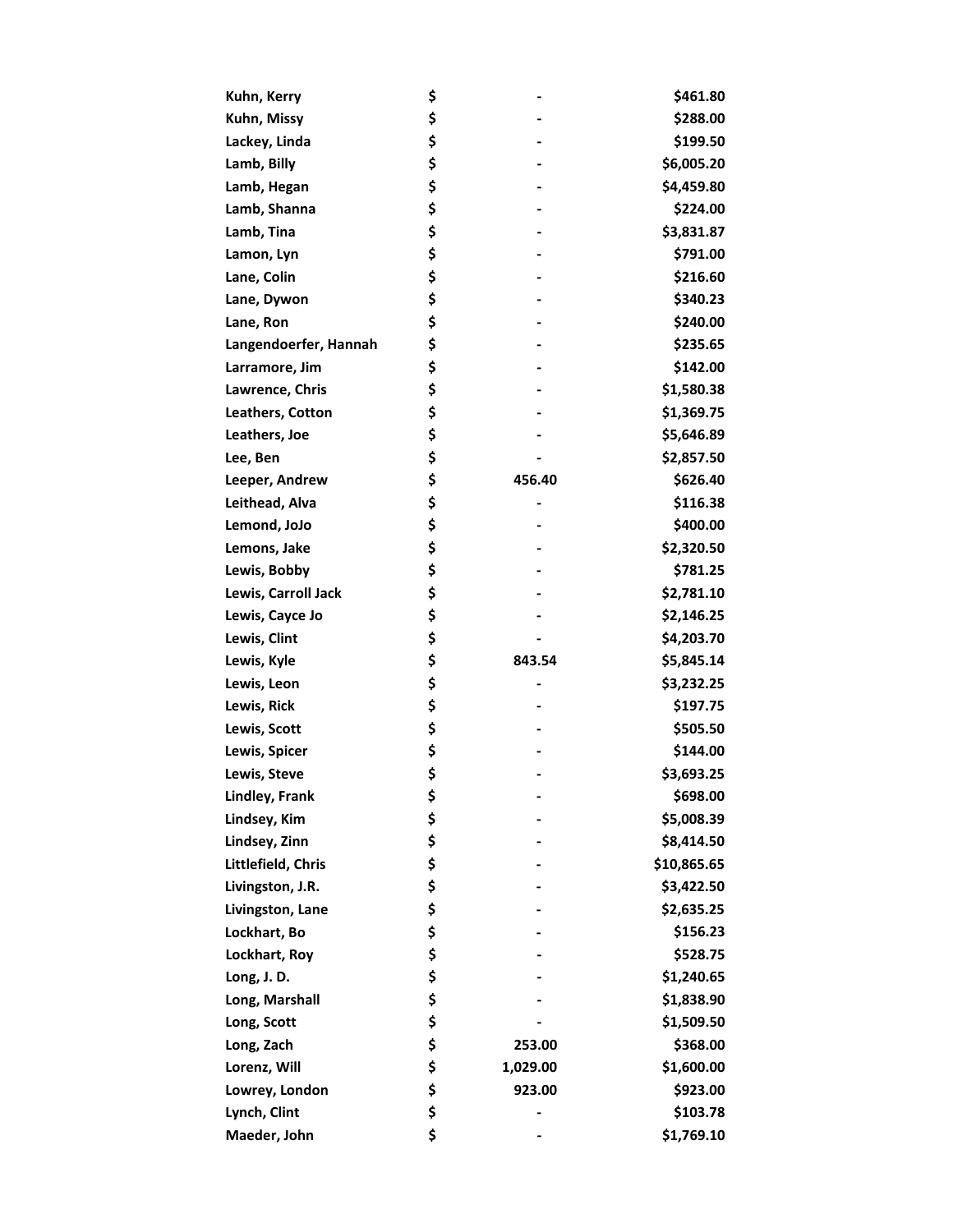| Major, Matt               | \$<br>195.00   | \$195.00   |
|---------------------------|----------------|------------|
| Major, Mike               | \$             | \$2,819.43 |
| Mapes, Jan                | \$             | \$225.00   |
| Mapes, Jim                | \$             | \$493.50   |
| <b>Marburger, Quentin</b> | \$             | \$612.00   |
| Martin, Rocky A.          | \$             | \$133.00   |
| <b>Martinez, Tony</b>     | \$<br>1,023.00 | \$2,222.00 |
| Marvel, Sam               | \$             | \$297.00   |
| <b>Matthews, Cody</b>     | \$<br>175.00   | \$175.00   |
| May, Pete                 | \$             | \$177.00   |
| Mayfield, Ed              | \$             | \$76.90    |
| Maynard, Jennifer         | \$             | \$650.80   |
| McCaleb, Dave             | \$             | \$150.00   |
| McCall, Jake              | \$             | \$135.00   |
| McCartney, Ben            | \$<br>432.00   | \$432.00   |
| <b>McCauley, Chance</b>   | \$             | \$1,195.17 |
| <b>McCleskey, Cooper</b>  | \$             | \$5,855.86 |
| McCleskey, Elwyn          | \$             | \$9,604.70 |
| McCleskey, Willie         | \$             | \$0.00     |
| McComber, Jack            | \$             | \$1,511.35 |
| McComber, Sylvia          | \$             | \$193.86   |
| McCorkell, Jake           | \$             | \$160.00   |
| McCorkell, Tierra         | \$             | \$240.00   |
| McCoy, Jet                | \$             | \$384.00   |
| McCoy, Ryan               | \$<br>1,887.65 | \$5,772.72 |
| McCutcheon, Steven        | \$             | \$1,032.00 |
| <b>McDanial, Clint</b>    | \$             | \$148.50   |
| McDonald, Ian             | \$             | \$120.00   |
| <b>McEntire, Cody</b>     | \$             | \$0.00     |
| <b>McFarland, Howie</b>   | \$             | \$404.25   |
| McGaha, Cody              | \$             | \$188.50   |
| <b>McIlroy, Scott</b>     | \$<br>262.50   | \$1,196.10 |
| McKesson, Clay            | \$             | \$579.00   |
| McKibben, Mozaun          | \$             | \$5,823.00 |
| <b>McKinley, Don</b>      | \$             | \$860.00   |
| McLaury, Buster           | \$             | \$225.00   |
| <b>McLaury, Tiffany</b>   | \$<br>1,198.00 | \$2,969.20 |
| McWilliams, Joe           | \$             | \$52.00    |
| Meinzer, Hunter           | \$             | \$735.13   |
| Meredith, Lonnie          | \$             | \$522.50   |
| Merryman, Lindy           | \$             | \$419.00   |
| Michael, Andy             | \$             | \$1,211.35 |
| Milholland, Doug          | \$             | \$1,535.50 |
| Miller, J. B.             | \$             | \$3,688.45 |
| Miller, Johnny            | \$             | \$3,446.25 |
| Miller, Mark              | \$             | \$52.50    |
| Milligan, Kreese          | \$<br>2,300.95 | \$2,300.95 |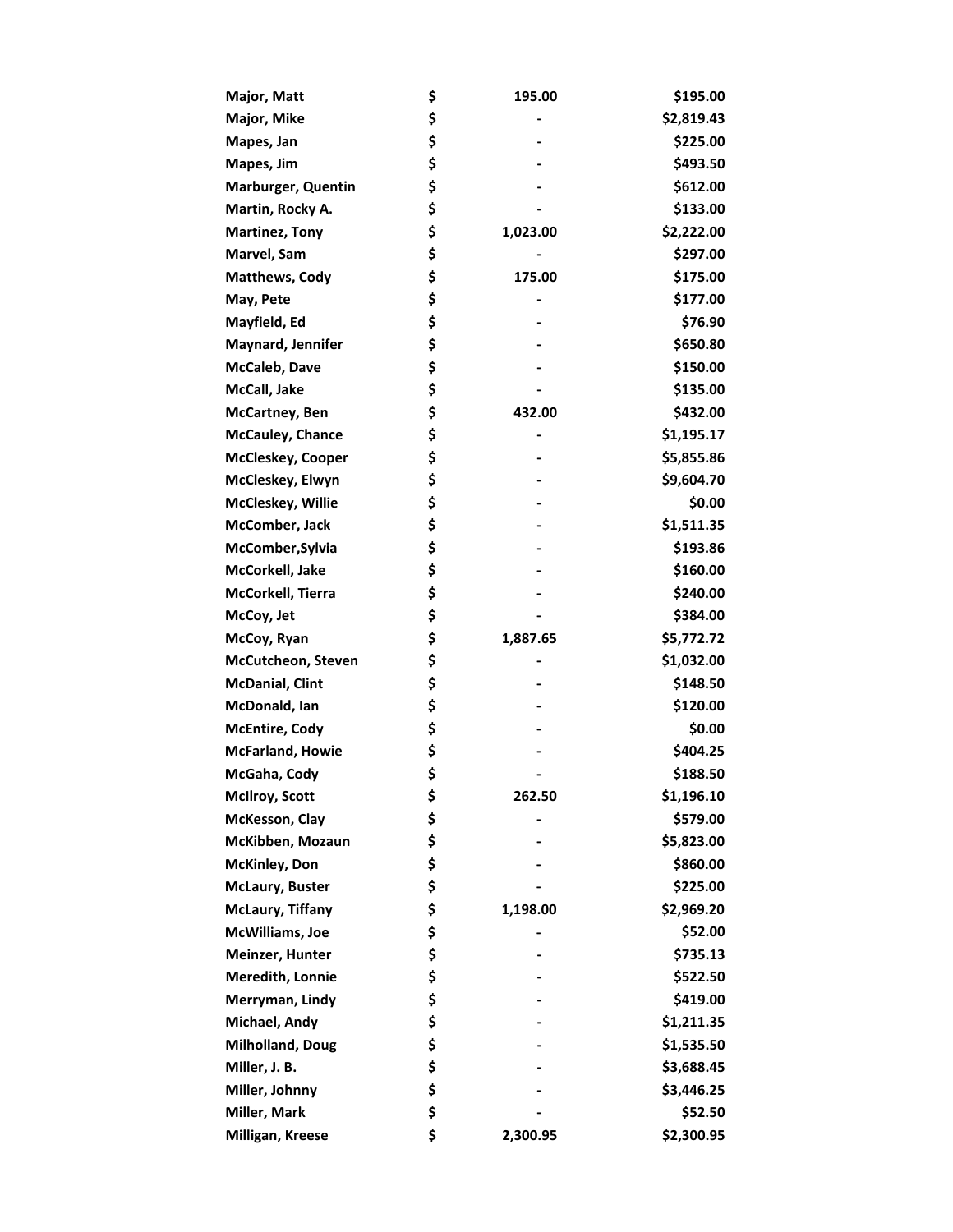| Mitchell, Casey         | \$             | \$1,345.00  |
|-------------------------|----------------|-------------|
| Mitchell, Grant         | \$<br>378.00   | \$7,514.30  |
| Mitchell, Jake          | \$             | \$126.00    |
| Mitchell, Sterlin       | \$<br>2,381.28 | \$2,381.28  |
| <b>Mitchell, Trey</b>   | \$<br>235.00   | \$4,712.91  |
| Monroe, LeAnn           | \$             | \$122.77    |
| Monroe, Randy           | \$             | \$210.00    |
| Montalvo, Lee Roy       | \$             | \$325.20    |
| Moore, Justin           | \$             | \$136.25    |
| Moorhouse, Bob          | \$             | \$4,000.33  |
| Moorhouse, Gage         | \$             | \$3,077.50  |
| <b>Moorhouse, Tom</b>   | \$             | \$1,778.20  |
| Morgan, Justin          | \$             | \$260.38    |
| Morrow, Billy           | \$             | \$378.00    |
| Morrow, Logan           | \$             | \$268.00    |
| Morrow, Mike            | \$             | \$280.00    |
| Morrow, Poncho          | \$             | \$228.00    |
| Morss, Tom              | \$             | \$527.80    |
| Mosimann, Martin        | \$             | \$56.25     |
| <b>Mosimann, Morris</b> | \$             | \$1,145.87  |
| Mosimann, Wendel        | \$             | \$124.50    |
| Muench, Teryn           | \$             | \$52.50     |
| Murphy, Larry           | \$             | \$0.00      |
| Murray, Jake            | \$             | \$12,649.29 |
| Navarette, Demetrio     | \$             | \$2,280.00  |
| Neal, Jack              | \$             | \$206.80    |
| Neubert, Kelli          | \$             | \$165.00    |
| Nichols, Bart           | \$             | \$191.62    |
| Norman, Denley          | \$             | \$2,433.70  |
| Norman, Sam             | \$             | \$762.50    |
| Nuffer, Blake           | \$             | \$39.90     |
| Oden, Mike              | \$             | \$3,500.20  |
| Oden, Sam               | \$             | \$264.00    |
| Ogle, Vic               | \$<br>120.00   | \$3,892.13  |
| Oles, Dee               | \$<br>84.00    | \$4,376.30  |
| Oles, Lane              | \$             | \$544.50    |
| Oliver, Tyler           | \$             | \$2,057.75  |
| O'Neal, Chance          | \$             | \$17,456.90 |
| O'Neal, Terri           | \$             | \$1,231.50  |
| O'Neal, Tyler           | \$             | \$0.00      |
| O'Neal, Zac             | \$             | \$3,369.05  |
| Oschner, Collin         | \$             | \$160.00    |
| Ownbey, Heath           | \$             | \$8,975.45  |
| Ownbey, Josh            | \$             | \$4,814.90  |
| Ozburn, Zach            | \$             | \$108.00    |
| Palmer, Luke            | \$             | \$252.00    |
| Parrish, Clint          | \$             | \$0.00      |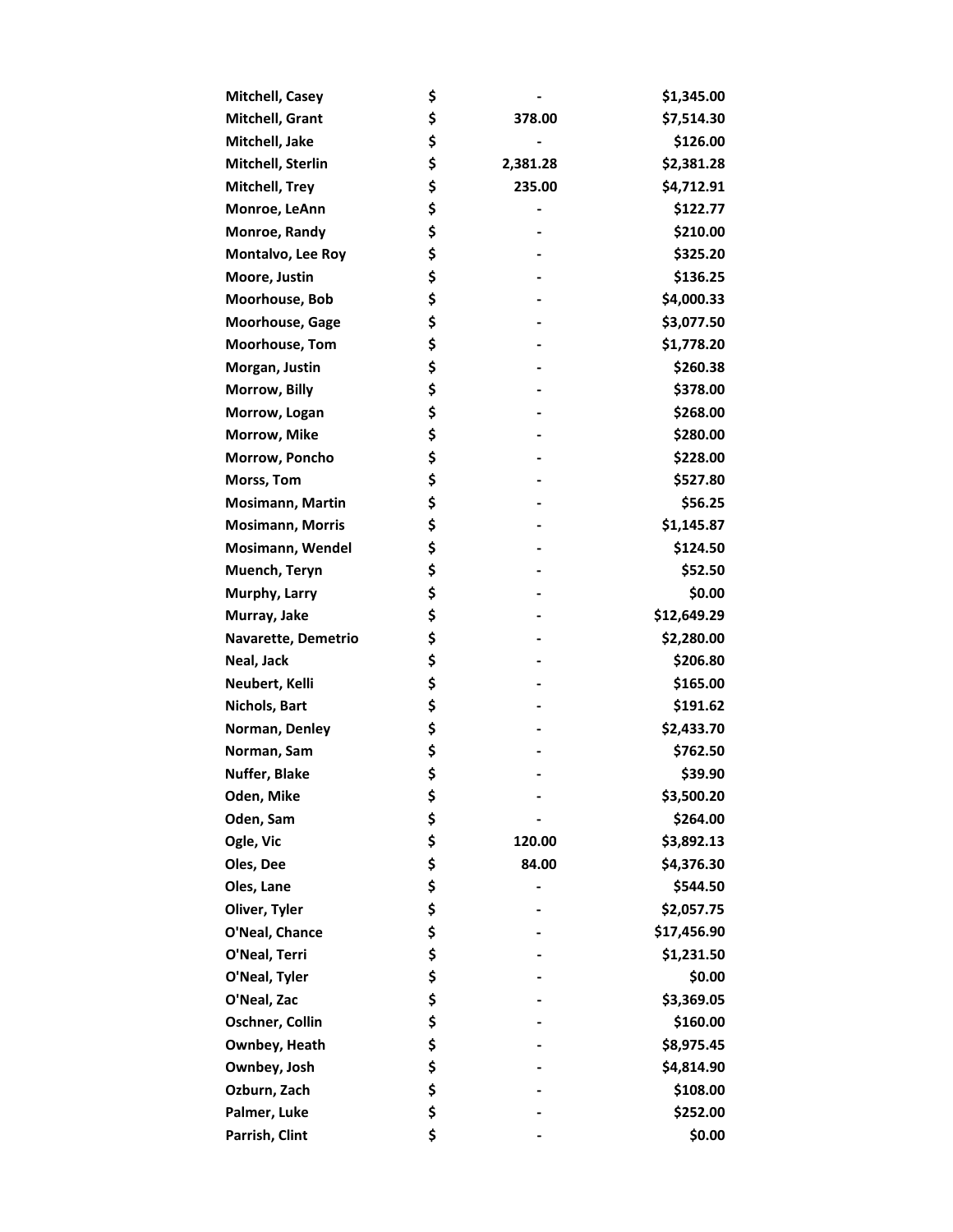| Pate, Sonny                | \$             | \$104.00   |
|----------------------------|----------------|------------|
| Patterson, Cutter          | \$             | \$331.50   |
| Paul, Gracie               | \$<br>1,447.71 | \$6,232.21 |
| Paul, John                 | \$             | \$806.80   |
| Pautsky, Bobby             | \$             | \$185.00   |
| Payne, Bob                 | \$             | \$80.00    |
| Payne, James               | \$             | \$1,257.25 |
| Peirce, Nancy              | \$             | \$480.73   |
| Penn, Hunter               | \$             | \$185.00   |
| Peters, Zach               | \$             | \$178.50   |
| Peters, Zane               | \$             | \$492.00   |
| Peterson, Gideon           | \$             | \$3,966.00 |
| Peterson, Rebekah          | \$             | \$0.00     |
| Peterson, Trevor           | \$             | \$958.90   |
| Philleo, J. D.(day permit) | \$             | \$0.00     |
| Phillips, Kelby            | \$             | \$3,201.42 |
| Pierson, Jared             | \$             | \$256.00   |
| Piggott, Ricky             | \$             | \$4,871.80 |
| Porter, Kevin              | \$             | \$1,978.00 |
| Potter, Chris              | \$             | \$288.40   |
| Powell, Ralph              | \$             | \$28.00    |
| <b>Powell, Russell</b>     | \$             | \$349.00   |
| Prather, Rex               | \$             | \$122.40   |
| Price, Clayton             | \$             | \$185.00   |
| Rabel, Alan                | \$             | \$1,107.50 |
| Radford, Kevin             | \$             | \$809.53   |
| <b>Ramon Castro</b>        | \$             | \$59.85    |
| Redford, Ron               | \$             | \$5,079.50 |
| <b>Rice, Alfred</b>        | \$             | \$119.70   |
| <b>Rice, Caleb</b>         | \$             | \$136.00   |
| <b>Rice, Tyler</b>         | \$             | \$3,125.20 |
| Richardson, Jim Frank      | \$             | \$5,671.62 |
| Richardson, Tee            | \$             | \$541.25   |
| Richardson, Todd           | \$             | \$2,320.38 |
| <b>Rickard, Cory</b>       | \$             | \$5,832.94 |
| <b>Riddle, Terry</b>       | \$             | \$7,983.77 |
| Rigali, Chris              | \$             | \$117.17   |
| <b>Riggins, Bill</b>       | \$             | \$504.68   |
| <b>Rios, Rick</b>          | \$             | \$1,032.10 |
| <b>Rivers, Robert</b>      | \$             | \$250.00   |
| Roark, Jed                 | \$<br>2,237.82 | \$2,898.44 |
| <b>Roberts, Bailey</b>     | \$             | \$96.00    |
| <b>Roberts, Blaine</b>     | \$             | \$420.00   |
| Roberts, Brazos            | \$             | \$3,203.00 |
| <b>Roberts, Freddy</b>     | \$             | \$103.74   |
| Roberts, Jon (J. D.)       | \$             | \$2,476.37 |
| <b>Roberts, Mike</b>       | \$             | \$187.00   |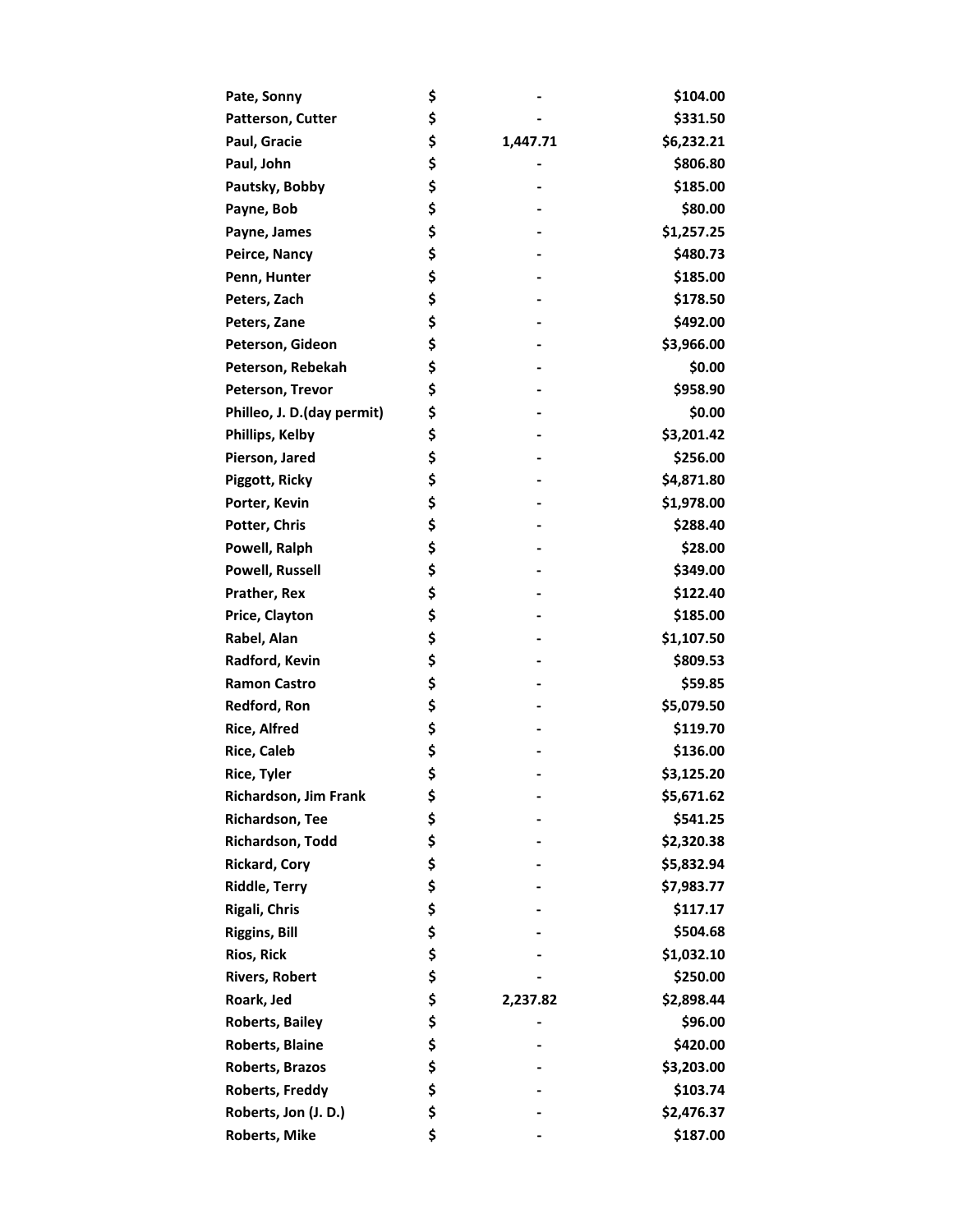| Roberts, T.J.            | \$             | \$19,993.85 |
|--------------------------|----------------|-------------|
| <b>Robison, Greg</b>     | \$<br>38.40    | \$38.40     |
| Robison, Slick           | \$<br>417.00   | \$417.00    |
| Roden, Will              | \$<br>-        | \$378.00    |
| Rodriquez, Noe           | \$             | \$41.50     |
| Rogers, Bozo             | \$             | \$1,219.00  |
| <b>Rogers, Troy</b>      | \$             | \$120.00    |
| Rosenauer, Rodney        | \$             | \$721.45    |
| <b>Rosenquist, Marty</b> | \$             | \$250.00    |
| <b>Roybal, Charles</b>   | \$             | \$280.00    |
| <b>Rumford, Bronc</b>    | \$             | \$53.20     |
| Runyan, Carl             | \$             | \$398.25    |
| <b>Rusk, Trey</b>        | \$             | \$289.00    |
| <b>Russell, Colton</b>   | \$             | \$235.00    |
| Russell, J. D.           | \$             | \$247.50    |
| Sanders, Laura           | \$             | \$0.00      |
| Saults, Scott            | \$             | \$406.10    |
| Schaack, Tim             | \$             | \$1,959.06  |
| Schuringa, J. T.         | \$             | \$253.20    |
| Seago, Mike              | \$             | \$3,040.33  |
| Seaton, Michael          | \$             | \$3,544.83  |
| Seay, Tommy              | \$<br>500.00   | \$1,005.00  |
| Self, Dustin             | \$             | \$5,736.50  |
| Shadle, Brad             | \$<br>988.19   | \$4,691.33  |
| Shafer, Hannah Yeary     | \$             | \$2,343.80  |
| Shafer, Jimmy            | \$             | \$34.20     |
| Shaffer, Jim             | \$             | \$62.00     |
| Shahan, Aaron            | \$             | \$258.75    |
| Shearer, Doan            | \$             | \$475.00    |
| <b>Shearer, Scot</b>     | \$             | \$187.50    |
| Shelbourne, Marla        | \$             | \$100.00    |
| Shelton, Laurie          | \$             | \$216.00    |
| Sherrell, Taw            | \$<br>1,000.00 | \$1,000.00  |
| <b>Shields, Lance</b>    | \$             | \$266.00    |
| Shoemaker, Wade          | \$             | \$665.00    |
| Silguero, Robert         | \$             | \$348.00    |
| Slover, Bruce            | \$             | \$80.00     |
| Smajstrla, John          | \$             | \$4,907.02  |
| Smith, Bill              | \$             | \$25,420.57 |
| Smith, Brad              | \$             | \$66.50     |
| Smith, Bubba             | \$             | \$314.20    |
| Smith, Chad              | \$             | \$219.00    |
| Smith, Chesna            | \$             | \$703.07    |
| Smith, James             | \$             | \$2,625.27  |
| Smith, Neesa             | \$             | \$1,179.00  |
| Smith, Riley             | \$<br>913.60   | \$13,707.35 |
| Smith, Rod               | \$             | \$162.00    |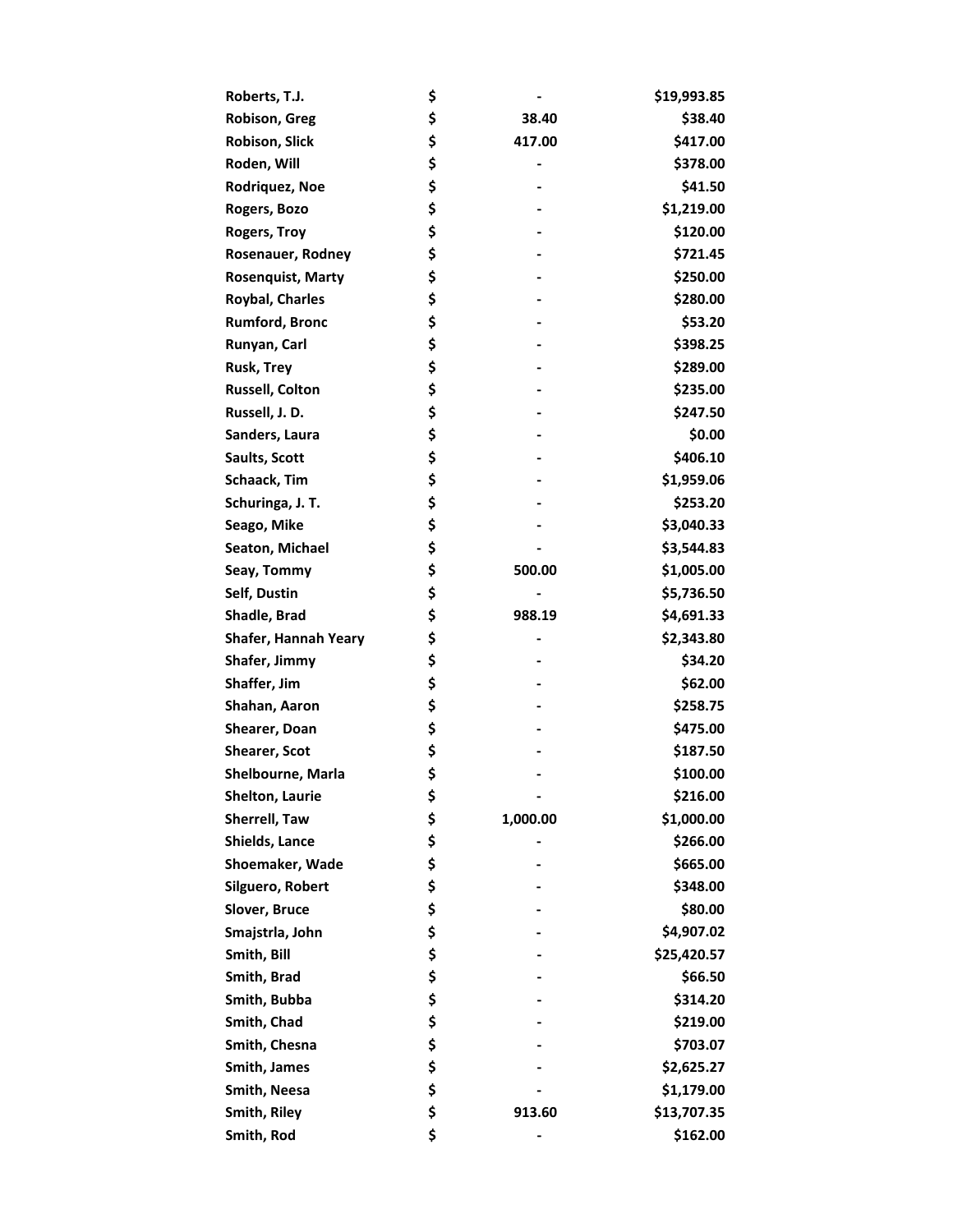| Smith, Wayne              | \$             | \$841.33    |
|---------------------------|----------------|-------------|
| Snider, Ryan              | \$             | \$208.00    |
| Snyder, John              | \$             | \$1,048.50  |
| Speaker, Russ             | \$             | \$766.85    |
| Spiller, Baru             | \$             | \$106.00    |
| Spiller, Decky            | \$             | \$195.75    |
| <b>Stanton, Justin</b>    | \$             | \$913.00    |
| <b>Sternadel, Monte</b>   | \$             | \$361.00    |
| Stevenson, Cedar          | \$<br>169.20   | \$1,300.70  |
| <b>Stevenson, Eric</b>    | \$<br>175.00   | \$1,603.70  |
| Stevenson, Jim            | \$<br>235.00   | \$697.60    |
| <b>Stewart, Laramie</b>   | \$             | \$1,121.00  |
| <b>Stewart, Pate</b>      | \$             | \$5,398.00  |
| <b>Stockton, Matt</b>     | \$             | \$1,661.00  |
| Stoker, Cody              | \$             | \$460.00    |
| <b>Stokes, Kelsey</b>     | \$             | \$378.00    |
| <b>Stokes, Tom</b>        | \$             | \$3,474.50  |
| Storm, Bart               | \$             | \$91.60     |
| Sudderfield, Cody         | \$             | \$108.00    |
| Sullivan, Kelly           | \$             | \$4,076.25  |
| Sullivan, Shad            | \$             | \$75.00     |
| <b>Summers, Coby</b>      | \$             | \$433.50    |
| Swiler, Ty                | \$             | \$898.14    |
| Talbot, Lucas             | \$             | \$812.37    |
| <b>Taylor, Steve</b>      | \$             | \$581.50    |
| <b>Temple, Shelby</b>     | \$<br>902.50   | \$1,282.50  |
| Teykl, Maegan             | \$<br>2,505.00 | \$2,695.80  |
| Thomas, Buddy             | \$<br>2,273.50 | \$3,785.00  |
| Thomas, Kelsey            | \$<br>2,394.08 | \$29,313.10 |
| <b>Thompkins, Mike</b>    | \$             | \$173.00    |
| Thompson, Alton           | \$             | \$90.00     |
| Thompson, Tyler           | \$             | \$4,571.26  |
| <b>Timberlake, Monroe</b> | \$             | \$1,016.00  |
| <b>Tolle, Justin</b>      | \$             | \$1,600.00  |
| <b>Tomkins, Mike</b>      | \$             | \$266.87    |
| <b>Tommy Burnett</b>      | \$             | \$677.00    |
| <b>Townsend, Autumn</b>   | \$<br>175.00   | \$4,169.55  |
| <b>Townsend, Gary</b>     | \$             | \$345.40    |
| <b>Townsend, Summer</b>   | \$             | \$356.00    |
| <b>Townsend, Trail</b>    | \$             | \$4,612.55  |
| <b>Townsend, Tripp</b>    | \$<br>3,874.85 | \$53,956.07 |
| Townson, Tye              | \$             | \$883.00    |
| Trahan, Mark              | \$             | \$350.00    |
| Trahern, Kyle             | \$             | \$120.00    |
| Trahern, Chase            | \$             | \$1,874.20  |
| <b>Trusty, Rick</b>       | \$             | \$133.80    |
| <b>Turner, Matt</b>       | \$             | \$1,551.34  |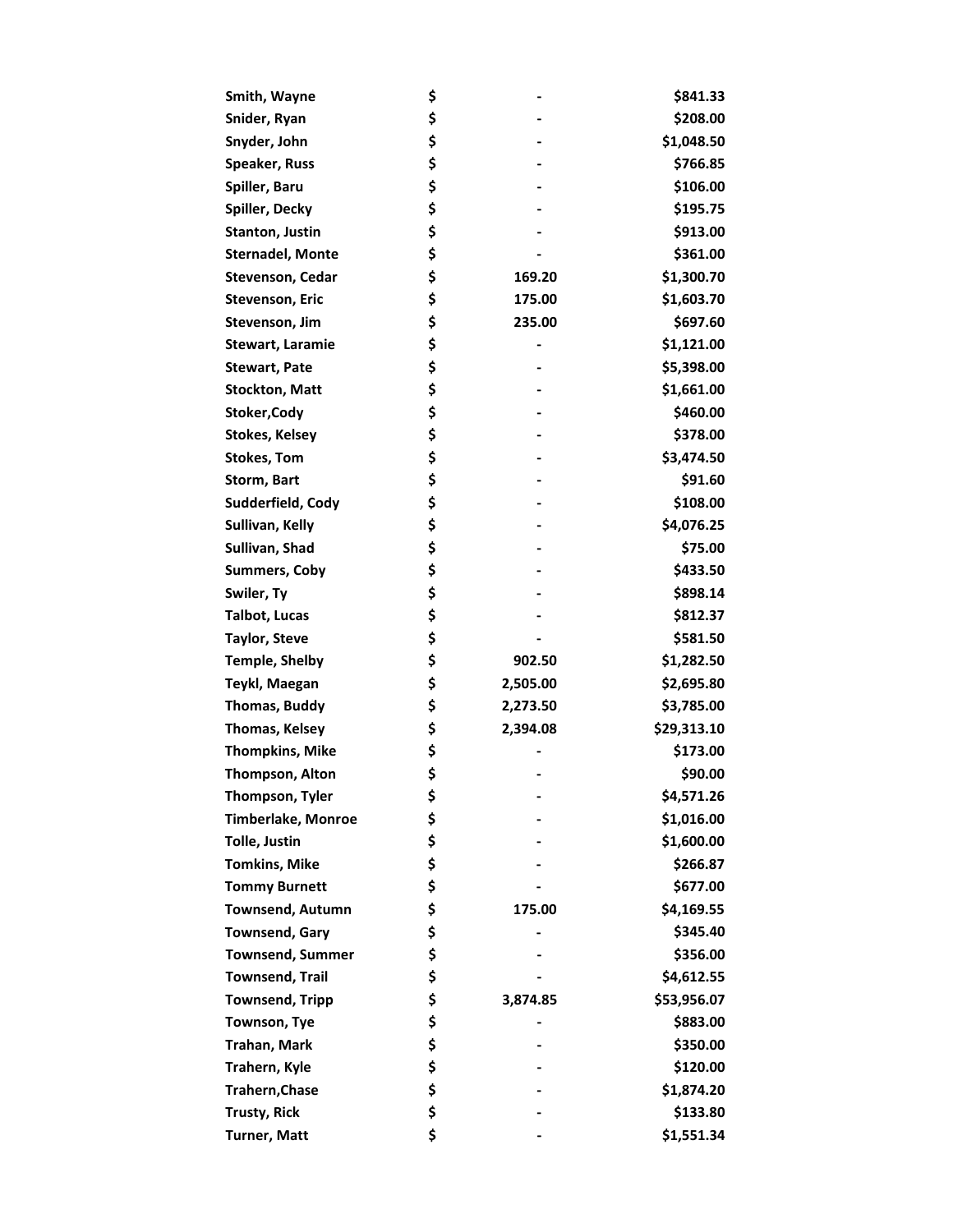| <b>Underwood, Miles</b>   | \$             | \$235.00   |
|---------------------------|----------------|------------|
| Urbancyzk, Caleb          | \$             | \$0.00     |
| Valdez, Robert            | \$             | \$217.00   |
| Vineyard, Tyler           | \$             | \$112.00   |
| Vogel, Adrian             | \$             | \$1,062.50 |
| Voss, Bonner              | \$             | \$2,310.50 |
| Voss, Mark                | \$             | \$8,453.42 |
| <b>Voorhies, Dusty</b>    | \$<br>500.00   | \$500.00   |
| Wadsworth, Zack           | \$             | \$1,973.00 |
| <b>Wagner, Jess</b>       | \$             | \$239.40   |
| Wahlert, Jeff             | \$             | \$19.95    |
| Wakefield, Ryan           | \$             | \$410.00   |
| Walker, Gracen            | \$<br>1,345.00 | \$3,296.00 |
| Walker, Katie             | \$             | \$229.15   |
| Walker, Matt              | \$             | \$2,642.53 |
| <b>Wallace, Dolly</b>     | \$             | \$381.00   |
| Wallendorf, Will          | \$             | \$6,636.00 |
| Ward, Brent               | \$             | \$112.00   |
| Ward, Dustin              | \$             | \$508.00   |
| <b>Washington, Tim</b>    | \$             | \$5,974.30 |
| Waters, Klay              | \$             | \$910.88   |
| <b>Watkins, Bob</b>       | \$             | \$924.82   |
| <b>Watkins, Brad</b>      | \$             | \$679.62   |
| <b>Watkins, Tate</b>      | \$             | \$201.88   |
| <b>Watring, Kelsey</b>    | \$             | \$1,779.25 |
| Watson, Sherri            | \$             | \$76.00    |
| <b>Weatherford, Tyler</b> | \$             | \$804.00   |
| Weber, Bobby              | \$             | \$120.00   |
| Welch, Andy               | \$             | \$566.55   |
| Welch, Bob                | \$             | \$0.00     |
| Welch, Wesley             | \$             | \$418.00   |
| Wells, Ryan               | \$             | \$213.00   |
| West, Zane                | \$             | \$260.00   |
| <b>Wheatley, Bonnie</b>   | \$<br>661.00   | \$1,172.00 |
| <b>Wheatley, Regan</b>    | \$<br>1,089.96 | \$3,998.96 |
| <b>Whipplinger, Tom</b>   | \$             | \$950.63   |
| <b>White, Randy</b>       | \$             | \$3,793.00 |
| <b>White, Steve</b>       | \$             | \$879.00   |
| <b>Whitfield, Danny</b>   | \$             | \$1,434.55 |
| <b>Whitney, Coy</b>       | \$             | \$280.00   |
| Willden, Jordan           | \$             | \$180.00   |
| <b>Williams, Buddy</b>    | \$             | \$1,639.73 |
| Williams, Hunter          | \$             | \$60.00    |
| Williams, Jon             | \$             | \$104.50   |
| Williams, Jordan          | \$             | \$1,373.00 |
| Williams, Kelly           | \$             | \$142.50   |
| <b>Williamson, Gage</b>   | \$             | \$616.00   |